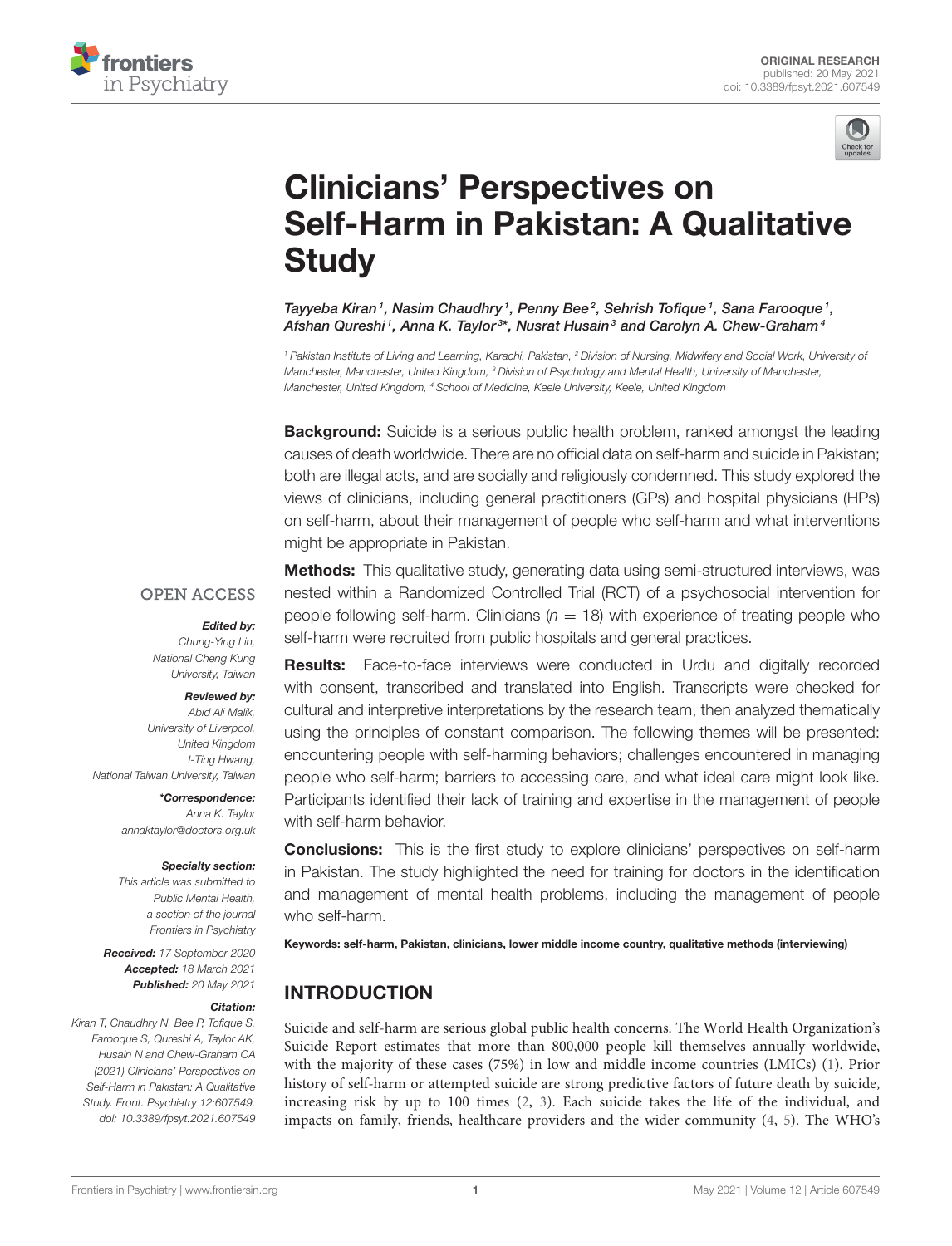Mental Health Gap Action Programme includes suicide as one of its priority conditions, and the WHO cites suicide prevention as one of its key Sustainable Development Goals (SDGs) [\(6\)](#page-6-5). There is accumulating evidence that suicide rates are increasing in Pakistan [\(7,](#page-6-6) [8\)](#page-6-7).

In Pakistan, a conservative South Asian Islamic country, no official data is available on self-harm and suicide. There is stigma around mental illness in Pakistan, which creates individual barriers to help-seeking [\(9\)](#page-6-8). According to the Pakistan Penal Code, both suicide and attempted suicide remain illegal acts. These acts are socially and religiously condemned. There is the concept of shame around reporting the act of self-harm because of the ingrained notion of izzat (honor) in Asian families, and Pakistani women in particular have very limited access to healthcare when compared with other South Asian countries [\(10,](#page-6-9) [11\)](#page-6-10). Previous literature includes a qualitative study in which semi-structured interviews with Indian Gujarati participants were conducted to explore their views on barriers and facilitators in accessing mental healthcare. Participants reported the concept of honor and reputation in South Asian communities as major barriers in accessing help [\(12\)](#page-6-11). In a focus group discussion with South Asian women, participants expressed that fear of "being found out"; the power of izzat was a major barrier in accessing help for mental health problems [\(10\)](#page-6-9).

Psychiatric disorders commonly go undiagnosed and untreated in Pakistan [\(13\)](#page-6-12). Expertise in assessment and treatment of people with mental health problems is sparse [\(14,](#page-7-0) [15\)](#page-7-1). Referral pathways to secondary psychiatric care exist, but are under-utilized because of low rates of case-finding [\(15,](#page-7-1) [16\)](#page-7-2). The attitudes of clinicians toward people with episodes of self-harm, as well as their knowledge about self-harm, have important influences on their clinical practice and hence on the experiences and outcomes of those they treat. Existing evidence suggests that clinicians' classification of risk of suicide was inaccurate [\(17,](#page-7-3) [18\)](#page-7-4). There is no previous literature on the attitudes of clinicians toward people who self-harm in Pakistan, and this remains an important knowledge gap.

This paper reports a qualitative study nested within a multicentre randomized controlled trial of a culturally adapted manual assisted problem solving intervention (CMAP) for prevention of self-harm (trial registration number: NCT02742922). This study aimed to explore how hospital/general physicians and general practitioners (GP) in Pakistan respond to, and manage people with self-harm behavior.

## MATERIALS AND METHODS

## Ethical Approval and Consent

Ethical approval for the study was granted from the Institutional Review Board of Karachi Medical and Dental College (KMDC) (Ref: 027/15), Karachi, Pakistan, and ethics committee of University of Manchester (UoM). Consent to participate and publish was gained from the participants.

## Design

A nested qualitative study within a Randomized Controlled Trial (RCT).

## Study Site and Population

Hospital physicians working in medical units of public hospitals participating in the CMAP trial, and GPs working in general practices (located in the vicinity of hospitals participating in the CMAP trial) were invited to participate in a single semistructured interview. Convenience sampling was used, and participants were recruited depending on their availability and willingness to participate in an interview.

A Participant Information Leaflet was provided to all participants at the time of invitation and any queries were addressed by the researcher. Written consent was obtained to digitally-record the interviews. Semi-structured interviews were conducted by experienced researchers (qualified clinical psychologists, trained and experienced in qualitative data collection and analysis).

The interviews offered the opportunity to discuss, in-depth, a range of topics relevant to the research questions, but also allow for exploration and probing of issues raised during the interview. The topic guide was developed by the research team from the literature and through discussion. The topic guide covered hospital physicians and GPs' understanding of the term "self-harm," perceptions about reasons for self-harm, and exploration of current pathways to care and management of people with self-harm behaviors. The topic guide was modified and refined in the light of interim analysis and emerging themes. All interviews were conducted and transcribed verbatim in Urdu, translated into English (by TK and NC who are both fluent in English and Urdu), and then back-translated to check accuracy of translation, prior to data analysis. All interviews were conducted by researchers (ST, SF) in Urdu. Interviews were continued until data saturation was achieved [\(19,](#page-7-5) [20\)](#page-7-6).

## Analysis

Data analysis following an inductive and interpretive thematic approach [\(21,](#page-7-7) [22\)](#page-7-8), based on the principles of grounded theory [\(23,](#page-7-9) [24\)](#page-7-10) making use of the research data to generate theory. However, the approach was not purely grounded theory, as we drew on the literature and our professional backgrounds in developing the topic guides for the study. The process of analysis was iterative as data collection progressed, using the principles of constant comparison [\(23\)](#page-7-9), until data saturation was achieved [\(19,](#page-7-5) [20\)](#page-7-6). We reached data saturation in the two separate datasets (hospital clinicians and GPs) and initially analyzed the two data-sets separately. We then compared themes across the two data-sets in order to compare and contrast perspectives.

During the initial familiarization stage, three Urdu-speaking researchers (TK, ST, SF) read through the transcripts and field notes collected during the interviews several times to fully immerse themselves in the data. After researchers had familiarized themselves with the data, line-by-line coding was conducted. Initially, three transcripts from each data-set (hospital physicians and general practitioners) were coded independently by two coders (ST, SF), and discussed to ensure accuracy and consistency. The remaining transcripts were then divided between these two coders for individual coding. A draft framework was constructed in which major and minor themes were identified from all interviews. These data management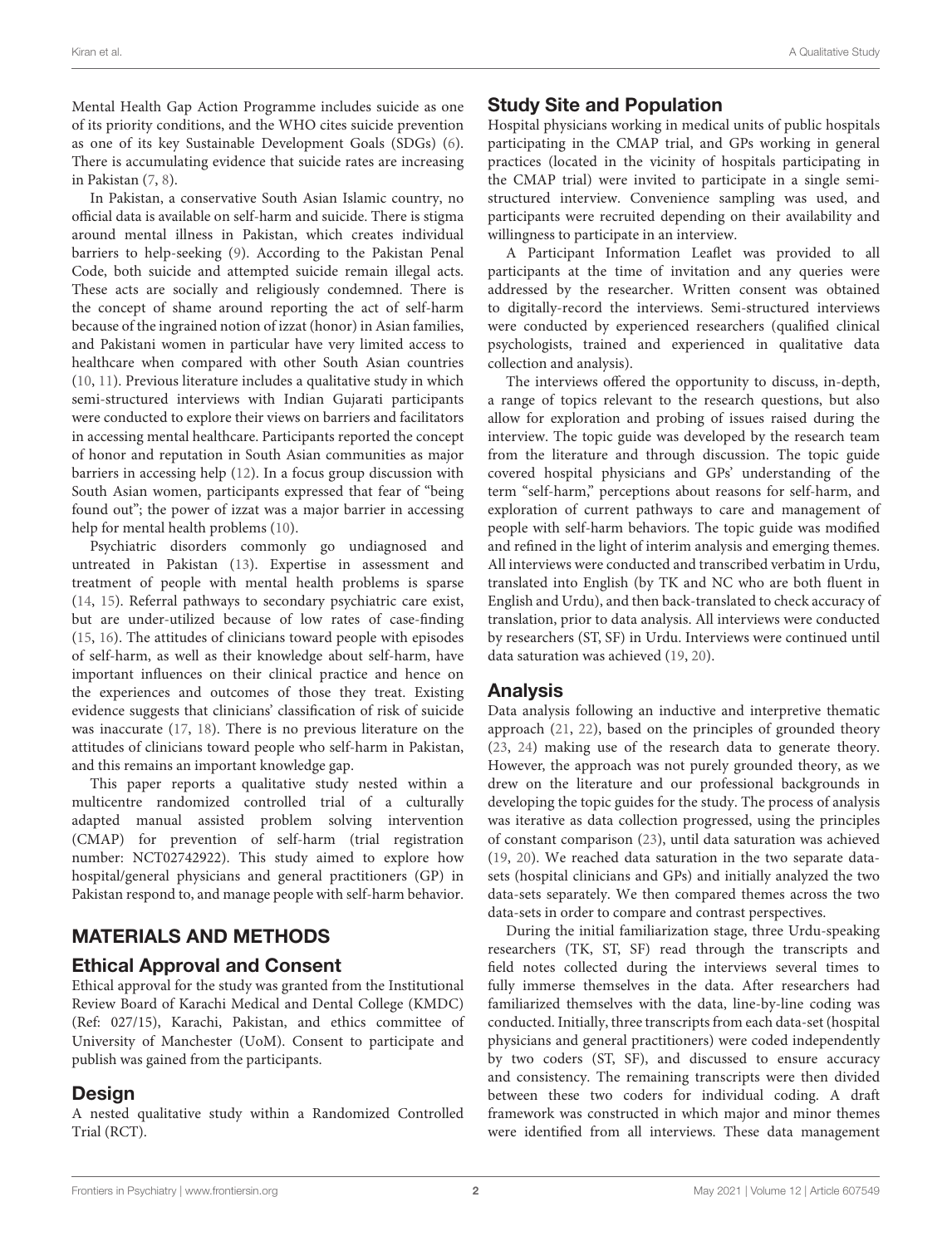tables outlined themes and supporting data, along with narrative explaining the meaning of the themes.

Indexing was then carried out in order to apply the draft theoretical framework systematically to the whole data-set. Here the data from transcripts were copied and pasted alongside the relevant themes that were listed in the draft framework. Data and themes were then compared again and the analysis framework revised. During the charting process, data were summarized into tables developed using MS Word software for each theme listed in the analysis framework.

This process provided a clear and concise overview of the data. Finally, tables were reviewed during the mapping and interpretation phase. This enabled all key ideas and the data to be compared and discussed within whole research team, and to identify the final framework that synthesized and interpreted the data as a whole.

To maintain credibility and trustworthiness of the data and subsequent findings, the researchers in Karachi were supervised by an experienced mental health professional (NC) and senior researchers with expertise in qualitative methods (CCG, PB) based in the United Kingdom. These researchers reviewed all transcripts, and a sample of the transcripts was discussed in regular Skype meetings. Engagement in discussion and regular reviews by all researchers ensured fit of the data to the final analysis, and helped to minimize bias [\(25\)](#page-7-11). Research team members agreed key themes and interpretations.

## RESULTS

Seven GPs and eleven hospital physicians were invited and interviewed between February and December 2017. All those invited agreed to participate in the interviews. Four GPs were male and three were females. Seven hospital physicians were female and 4 were male.

The average number of years the GPs had been in practice was 9.3 years (range 2 to 18 years) and hospital physicians 6.7 years (range 1 to 15 years). The mean duration of the interviews was 39.1 min.

The themes derived from the data are: encountering people with self-harm behaviors, including methods, views on the triggers of self-harm and beliefs about people who self-harm; challenges in managing people who self-harm; barriers to accessing care; and suggestions for an ideal care pathway.

Verbatim data extracts are presented to support the analysis, with participant identification numbers given.

## Encountering People With Self-Harm **Behaviors**

### Methods of Self-Harm

Participants described a range of methods of self-harm in patients they had encountered including poisons (bleach, insecticides, organic phosphate compounds, blue stone, rat poison, kerosene, petrol, and copper sulfate) and overdoses of prescribed medication (benzodiazepines, aspirin, and medicines prescribed for physical long-term conditions). More violent methods described included hanging, gunshot, cutting, and jumping from a height, which were reported to be used more often by males.

"Gender difference is that mostly males don't take drugs to attempt suicide, while females in the majority take sleeping pills, benzodiazepine, valium, phenyl if they have it at home. The majority of males attempt suicide by gunshot." (GP007)

#### Triggers of Self-Harm

Different triggering factors were identified as making a person vulnerable to, or lead them toward self-harm. Factors described by some participants included severe mental health problems:

"It only happens when the patient is suffering from a severe mental health problem like schizophrenia." (HP03) "As a patient they are very disturbed psychologically and mentally that they don't find any other option except taking their life. They are in a depressive phase." (GP004)

Other participants suggested that people with self-harm behaviors, however, were motivated by the need to "seek attention" or express discordance with their family:

"Most of the time it's just to make their family members scared, to seek attention or to convince someone." (GP002)

A number of participants cited economic or financial difficulties as the immediate precipitant of an act of self-harm:

"Financial pressures related to increasing expenses both for males and females." (HP008)

However, most participants suggested that self-harm was usually the result of a complex inter-play of multiple factors:

"Because of financial issues, unemployment, divorce, and children taken away from the wife due to divorce, adjustment at parent's home after marriage when the girl comes back due to divorce and is teased about that and similar reasons. And in the younger generation problems like relationships, getting scolded by parents or fights with siblings or issues in education." (GP003).

#### Beliefs About People Who Self-Harm

When asked about their views on why people self-harm, some participants expressed that self-harm was a consequence of poor problem-solving skills:

"Absolutely there is a strong relationship between problem solving abilities and self-harm. When they do not know how to solve problems then they only have the option to harm themselves." (GP005)

Other participants suggested that self-harm was conducted as a means to threaten families:

"Do it basically to threaten their family because they take it in less quantity, otherwise if someone really would want to harm themselves then you wouldn't be able to stop those patients." (GP003)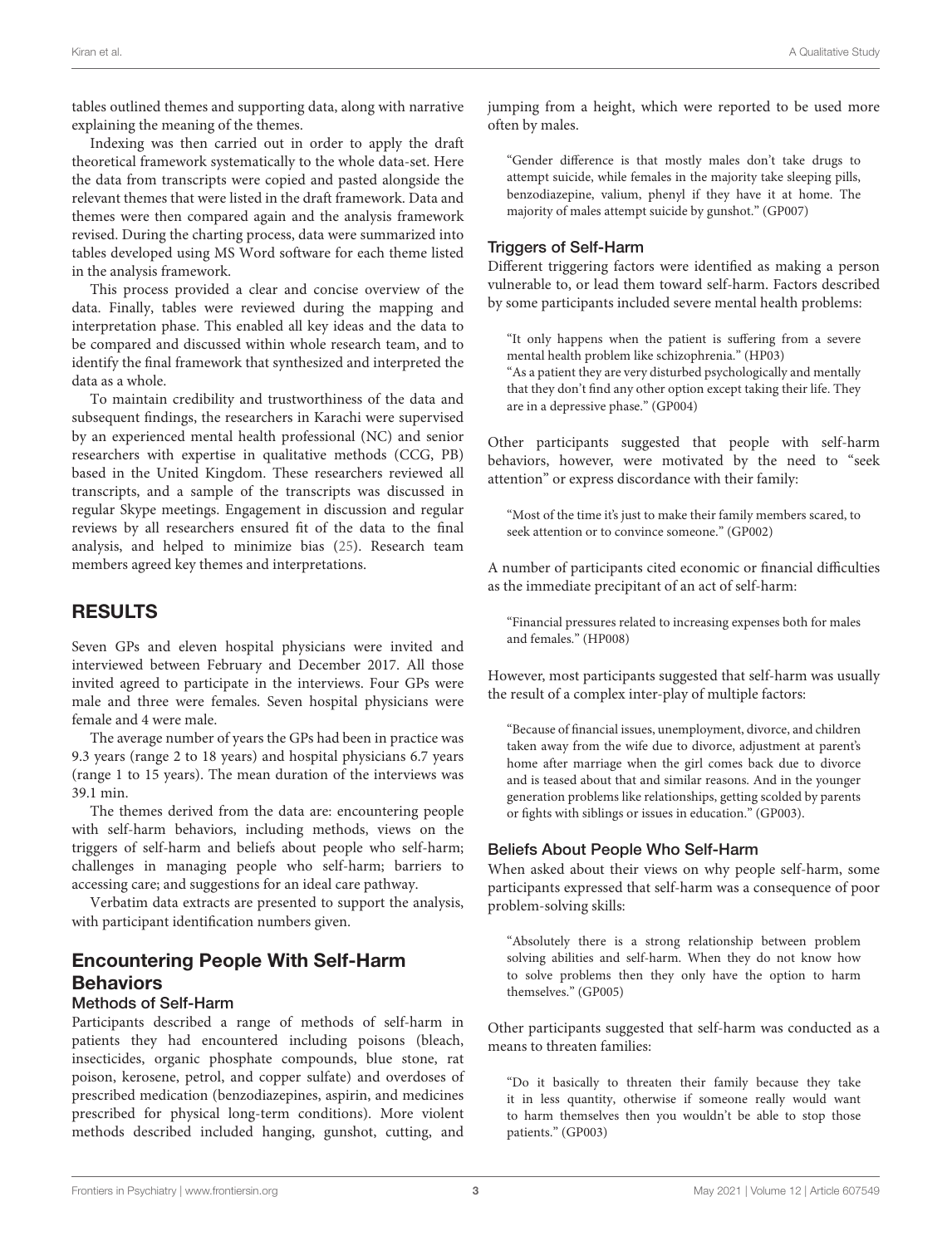Participants proposed that self-harm in females was much less well-tolerated by the family than self-harm in males, however, family also react when a male member attempts self-harm:

"People obviously don't find it good. If it's a girl then they assume that her character is not good and start gossiping of the reason why she attempted self-harm, like relationship problems or trauma." (GP006)

"Family shows concern. In the case of females, family is concerned, and in the case of males, the family's response is aggressive and they usually beat them." (GP004)

## Challenges in Managing People With Self-Harm Behaviors

#### Self-Harm Is Hidden

Participants described self-harm as a hidden problem and suggested a variety of reasons for this. Because self-harm is illegal, participants suggested that families were reluctant to disclose self-harm in their family members as this would lead to involvement of the police.

"Especially in female cases and young girls and students, their families do not want to get in trouble with the police or court, which can create more trouble in their life. So they try to hide the cause and what actually happened with the victim and in the end they lose their life or have disability." (GP002)

"People tend to hide a lot. They never tell you the exact thing or the situation. Specially, if their family members are present. They always say it was done by mistake. You only find this out when you probe the individual or their family a lot." (HP010)

#### Managing an Illegal Act

A key challenge reported by participants was the problem that self-harm is an illegal act in Pakistan and private hospitals and clinics may avoid treating such patients.

"The problem that we face during treating patients with self-harm in private hospitals and clinics is that the government does not permit treatment there." (GP005)

"Under the law it is required to have a legal medical certificate that is kept as a record of the patients that we work with. Apart from having a certificate to admit the patient, we also need to inform the police depending on the case we are dealing with." (HP001)

#### Service Level Challenges

Because of the reported methods of self-harm, participants reported that it was challenging to manage these patients because of limited availability of space and lack of functional care in intensive care units in Pakistan:

"We have to admit patients in a critical situation to the intensive care unit, and at times all the beds are occupied. Because of such situations we have to refer patients somewhere else or the patient might expire." (GP001)

For all patients encountered who have self-harmed, participants recognized that psychological input was necessary, but access to psychological services was reported to be limited, so hospital physicians and GPs reported that they had to provide psychological support, for which they had received no training.

"In small cities where I have worked there was no psychologist for providing psychological services and people need psychological support at that time, so we provide support to them as best we can." (HP004)

#### Barriers to Accessing Care

In addition to the fact that self-harm is an illegal act, thus posing a major barrier to accessing care, participants cited other reasons that prevented people who self-harm from help-seeking. Families usually do not accept self-harm as a psychological problem; rather they view this as attention seeking and hence they are in a state of denial where they are unable to provide support.

"Some families appear resistant; they don't want even to listen and they deny the situation that has happened. Some families consider this act as malingering. They consider it as drama and they don't show care for the person." (GP001)

The attitude of the family and stigma related to self-harm, suicide and psychological services were frequently mentioned. They were particularly concerned about the community grapevine and fear of people finding out, which would have a negative effect on their family's izzat (honor):

"Firstly, the stigma. People are afraid about what will happen if others come to know that they visited a psychiatry department because a family member has committed self-harm." (GP006) "There is a huge social stigma. Families are afraid that this will spread all over the village that their daughter tried to commit suicide. People will ask. People will talk." (HP007)

The lack of awareness around role of psychiatrists was also raised as an issue contributing to social stigma as those seeing a psychiatrist are labeled as "mad" or "crazy."

"With the psychiatrist there is a social stigma attached that those who go to them are crazy and this is something really difficult to make educated people understand as well. What is the definition of a psychiatrist?" (HP008)

Participants reported that money is essential for treatment such as to cover transport expenses to commute to the hospitals and the medication cost, and most people have insufficient resources to meet these expenses. Therefore, lack of money was also perceived to be a barrier to help-seeking:

"There are so many poor people we have seen that they find it difficult to reach hospital because of their financial limitations. They don't have healthcare providers because they don't have enough money for transport to reach the hospital." (GP001)

Religious and spiritual beliefs were commonly mentioned as factors that deterred patients from help-seeking after an episode of self-harm: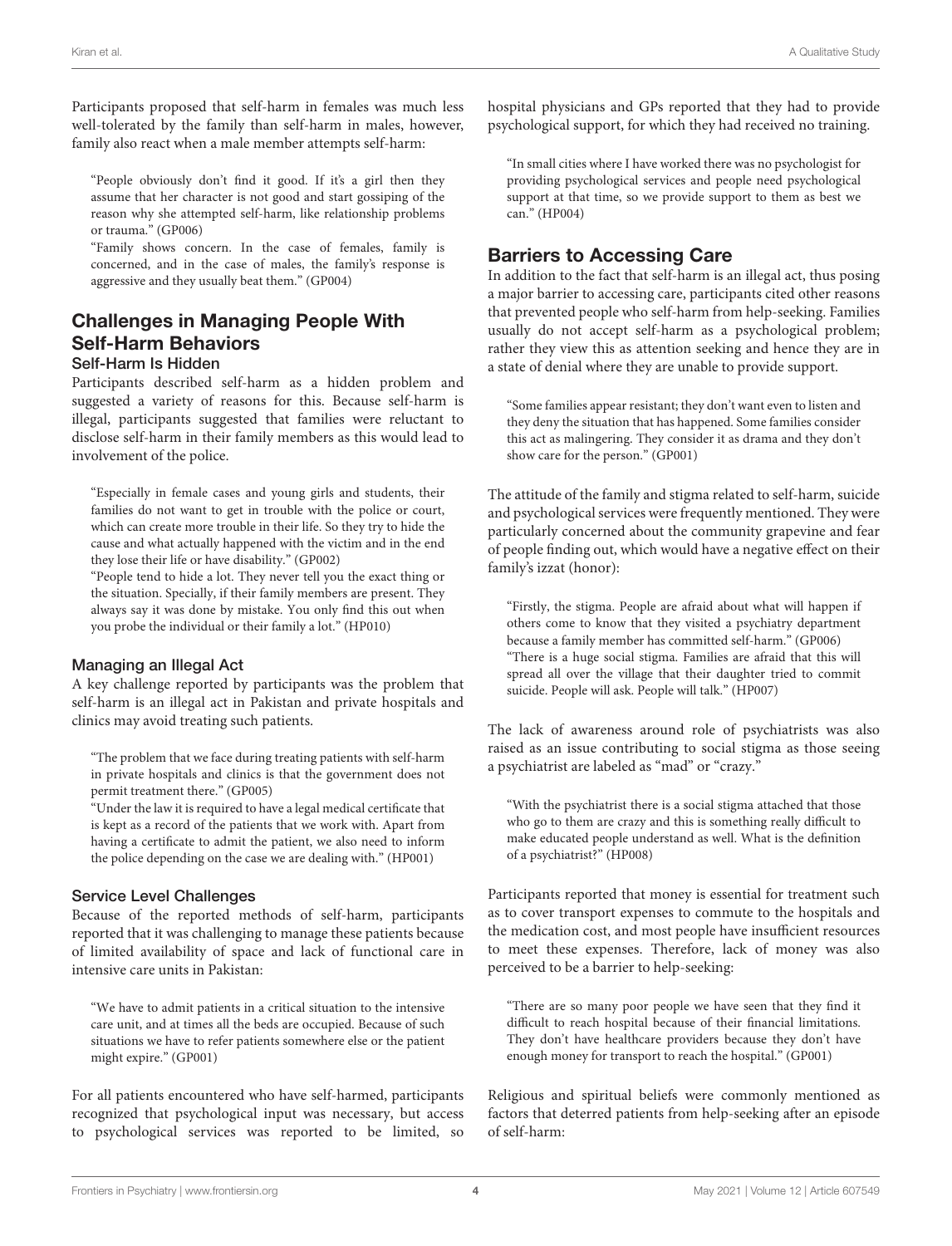"Religion, family, personal problems, and their educational status are major issues which are barriers." (GP001)

Strong views about suicide were expressed, particularly reflecting the fact that in Islam suicide is prohibited.

"People are usually opinionated about suicide. They say that suicide is a sin according to our religion so people see it as whatever the issue was the person should have taken to solve it through other ways, they shouldn't have hurt themselves." (HP005)

## Ideal Care Pathway

#### Talking Treatments

Participants described talking treatments such as counseling, psychoeducation, and problem solving training, which would need to be included if optimal care for patients who self-harm and their family were to be offered:

"There should be counseling services provided for the individual affected or their family. Counseling would prevent them from future acts of self-harm." (HP006)

Participants suggest that such care should be available in all parts of the health services from primary healthcare units to tertiary care hospitals.

"Problems solving skills should be taught at all the institutes and hospitals." (HP007)

"In our culture, we do not teach problem solving strategies to adults which is necessary for them because it creates changes in them. If we taught them about problems and also how to solve the problems, they realize their existence in the environment and learn to solve them." (GP005)

Participants suggested the need for raising awareness of mental well-being strategies at schools, occupational and community settings.

"I suggest awareness programmes at occupational centers and computer centers. There is a need to conduct awareness workshops in schools." (GP007)

Participants suggest that interventions should be broad and consider both individual and societal risk factors in order to reduce self-harm and optimize mental well-being:

"Psychological work should provide basic psychoeducation. So, people can handle the issues like social or financial. They should be able to know how to make their emotions strong. We should groom our girls as they will move to the next stage; after marriage they will move away. I have seen so many problems in girls regarding how to travel in public spaces, if anyone gets a wrong phone call (from a contact number that they do not recognize) they would be confused, they hesitate, should they pick up the call or not. So, there is a need for education and personal growth so people can make decisions confidently." (HP004)

There was a difference of opinion about whether religious views on self-harm should be included in any intervention.

"Religiously since harming yourself is a sin, involving the religious aspect of self-harm could result in the patient thinking twice before trying again." (HP001)

"According to me, religion should not be involved in this training". (HP004)

#### Clinician Training

All participants emphasized the importance of appropriate training for clinicians about management of mental health problems and self-harm, but reported that they had not received such training:

"No, in Pakistan there is no such trainings as far as medical students are concerned." (HP006)

Participants suggested that a multi-disciplinary approach to training is needed;

"Being a clinician, it is hard to overcome these problems; we need psychological support as well as psychiatrists as it is a multi-disciplinary approach." (HP004)

## **DISCUSSION**

## Summary of Findings

This is the first study exploring self-harm in Pakistan from the perspectives of clinicians. We identified a number of key themes including methods of self-harm seen, perceived motivators to self-harm, own beliefs about people who self-harm, challenges to management, access to care for people who self-harm, ideal pathways, and the need for improved training and supervision of clinicians.

## Comparison With Previous Literature

Participants reported that poisoning was the most common method used by people who self-harm. Previous studies also indicated that medications (benzodiazepines), cleaning products (bleach/bathroom cleaner), rat poison, and organophosphorus compounds (pesticides) are commonly used poisons in self-harm in Pakistan [\(26,](#page-7-12) [27\)](#page-7-13).

Participants in this study considered that a variety of factors (including mental health problems, adjustment after marriage, "attention-seeking," and economic difficulties) were risks factors for self-harm. Clinical guidance for England produced by the National Institute for Health and Care Excellence reviewed evidence from prospective cohort studies and reported depressive symptoms as one of the key risk factor for self-harm and suicide [\(28\)](#page-7-14). Evidence from Pakistan also support that psychiatric disorders are major predictors of suicide [\(7\)](#page-6-6). There is wellestablished evidence for role of low socioeconomic status, low income, and living in poverty as risk factors for self-harm [\(29](#page-7-15)[–31\)](#page-7-16). Furthermore, adjustment issues after marriage were also highlighted as a potential risk factor. In Pakistan there is huge pressure on women to continue with their unsatisfactory married life which predisposes them to psychological distress and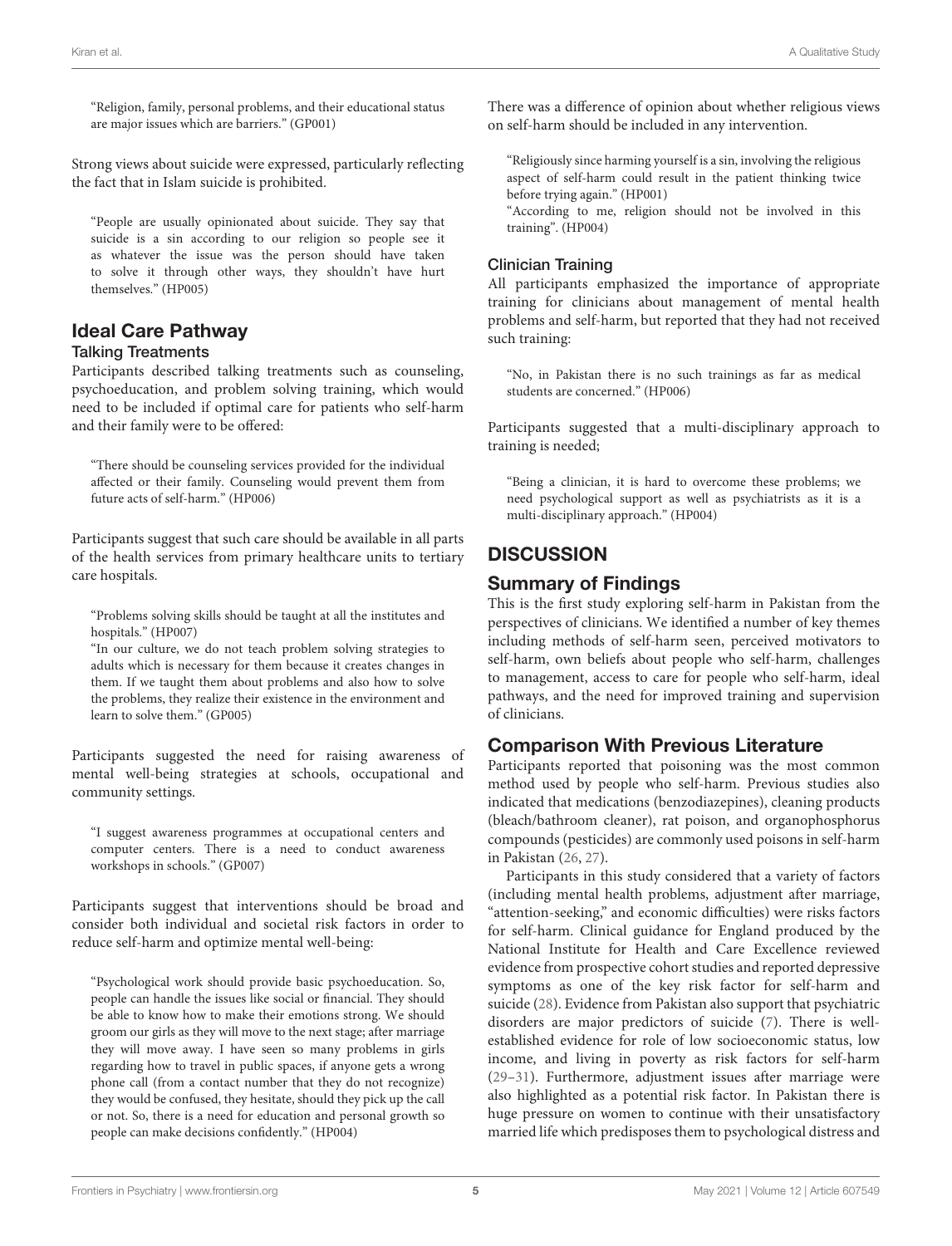suicidal behavior [\(32\)](#page-7-17). This however is not unique to Pakistani culture and similar findings are reported in other south Asian countries [\(33\)](#page-7-18).

The views expressed regarding cultural factors pertaining to Pakistani society include the negative attitudes toward women who self-harm, as they are sometimes viewed not to have a good character. A primary care study from the UK with south Asian women's views about self-harm and suicide revealed that the concept of izzat (i.e., "honor/respect") is a major influence in Asian families [\(34\)](#page-7-19). Another study from Pakistan highlighted that the burden of family izzat is disproportionately placed upon the women of the family. There are high expectations from women as daughters, daughter in law, sisters, wives and mothers [\(7\)](#page-6-6). However, the participants in this study also reported that families may physically abuse a male who has self-harmed. Existing evidence also suggests that family members overreact following the self-harm act and express their anger following the attempt [\(35\)](#page-7-20).

The challenges that clinician reported while managing this group included the legal implications of self-harm. According to Pakistan Penal Code 309 of the Criminal Procedures Act, selfharm and suicide are criminal offenses punishable with a jail term and/or fine [\(7\)](#page-6-6). More recently, there is some indication that suicidal behavior may be decriminalized in Pakistan. A bill to decriminalize suicide attempt was presented in the Senate in 2017, which was deferred on the grounds that "attempted suicide is a crime" and "forbidden in Islam" [\(36\)](#page-7-21). Decriminalization would be an important step in eliminating the stigma and addressing the psychological needs of suicidal persons in the country [\(31\)](#page-7-16).

Hospital-based emergency departments in a low-income country like Pakistan are considered as first point of contact for patients with self-harm and these departments are considered as a window of opportunity for delivering suicide prevention interventions that can potentially life-saving [\(37\)](#page-7-22). However, lack of human and financial resources in public sector hospitals in Pakistan is a major challenge for quality of care and use of health services [\(38\)](#page-7-23). Similar views were reported in our current study where clinicians voiced a distinct lack of services as a real challenge while dealing with patients presenting with self-harm.

In our study, stigma, financial constraints and religion were perceived as barriers that prevent people from accessing help after self-harm. Findings from a previous study report that adjectives used to describe people who die by suicide reveals stigmatizing beliefs of themselves as attention-seekers, pathetic, selfish, and weak [\(39,](#page-7-24) [40\)](#page-7-25). Refusing to talk about a stigmatized issue is one method of coping with stigma [\(41\)](#page-7-26); families in Pakistan claim self-harm act as accidental and do not disclose the true nature of the self-harm act because of social stigma [\(7,](#page-6-6) [31\)](#page-7-16). There is evidence that poverty and financial constraints are risk factors for self-harm [\(29–](#page-7-15)[31\)](#page-7-16) and our findings supporting this, clinicians also emphasizing poverty as a potential barrier in accessing help because of lack of resources to pay for treatment costs. Participants reported that religion is a barrier in accessing help. Religious factors influence the diagnosis and registering of selfharm and suicide in Pakistan since in Islam the taking one's life is forbidden and persons taking their life are considered to be denied entry to heaven [\(7\)](#page-6-6). Hence people do not report these acts. However, it has been reported that religion may not be as strong a deterrent as was previously believed [\(31\)](#page-7-16).

Effective management of both medical and psychological factors in emergency departments can have an impact in preventing repetition of self-harm and future suicide [\(7\)](#page-6-6). Clinicians in this study suggested that access to care was important and that psycho-education should be an essential component for those presenting with self-harm. Previous research conducted with patients, friends and families of people who self-harm reported a number of helpful strategies including: supporting and providing information for carers; family members being included in treatment; and incorporating religious components in treatment [\(42,](#page-7-27) [43\)](#page-7-28).

Education and appropriate training for clinicians were also perceived as necessary for the ideal care of people who self-harm. This has been highlighted in previous studies as being associated with more positive attitudes in dealing with patient who selfharm and there is also evidence for improvement in confidence and self-reported attitudes both in general hospitals and in psychiatric staff in Australia and New Zealand [\(44\)](#page-7-29). A study done in the emergency department of an Irish teaching hospital showed that previous training was associated with increased confidence and greater empathy when managing patients who self-harm [\(45\)](#page-7-30). There is a need for emergency physicians to be trained in the recognition and management of psychological distress in order to handle self-harm adequately and prevent such attempts in future [\(7,](#page-6-6) [46,](#page-7-31) [47\)](#page-7-32). For medical students in Pakistan, structured internship programmes should be included in their behavioral sciences curriculum.

### Strengths and Limitations

This is the first study to explore clinicians' (hospital physicians and GPs) views of self-harm in Pakistan, set within a randomized controlled trial of a self-harm intervention. Robust supervision of the research team helped to maintain the credibility and trustworthiness of the data analysis. Our study sample comprised clinicians with a range of clinical experience, which will have impacted on their understanding of and experience in managing people who self-harm.

Interview participants were either physicians working in medical units of public hospitals participating in the CMAP trial, or GPs working in general practices located in the locality of hospitals participating in the trial. Since the majority of the population in Pakistan is served by private sector hospitals, this may mean the experiences and perspectives of physicians in this sector are missing; the views of other healthcare professionals are also missing. Since these views may differ, this is a limitation of the study. It should be considered as an area for future research.

## Implications for Clinical Practice

This study highlights the need for mental health and illness to be recognized as a public health priority, reducing the stigma of mental illness in Pakistan. Lessons could be learned from the "Parity of Esteem" initiative in England: 'Parity of esteem' is defined as "valuing mental health equally with physical health," which would result in those with mental health problems benefitting from: equal access to the most effective and safest care and treatment equal efforts to improve the quality of care.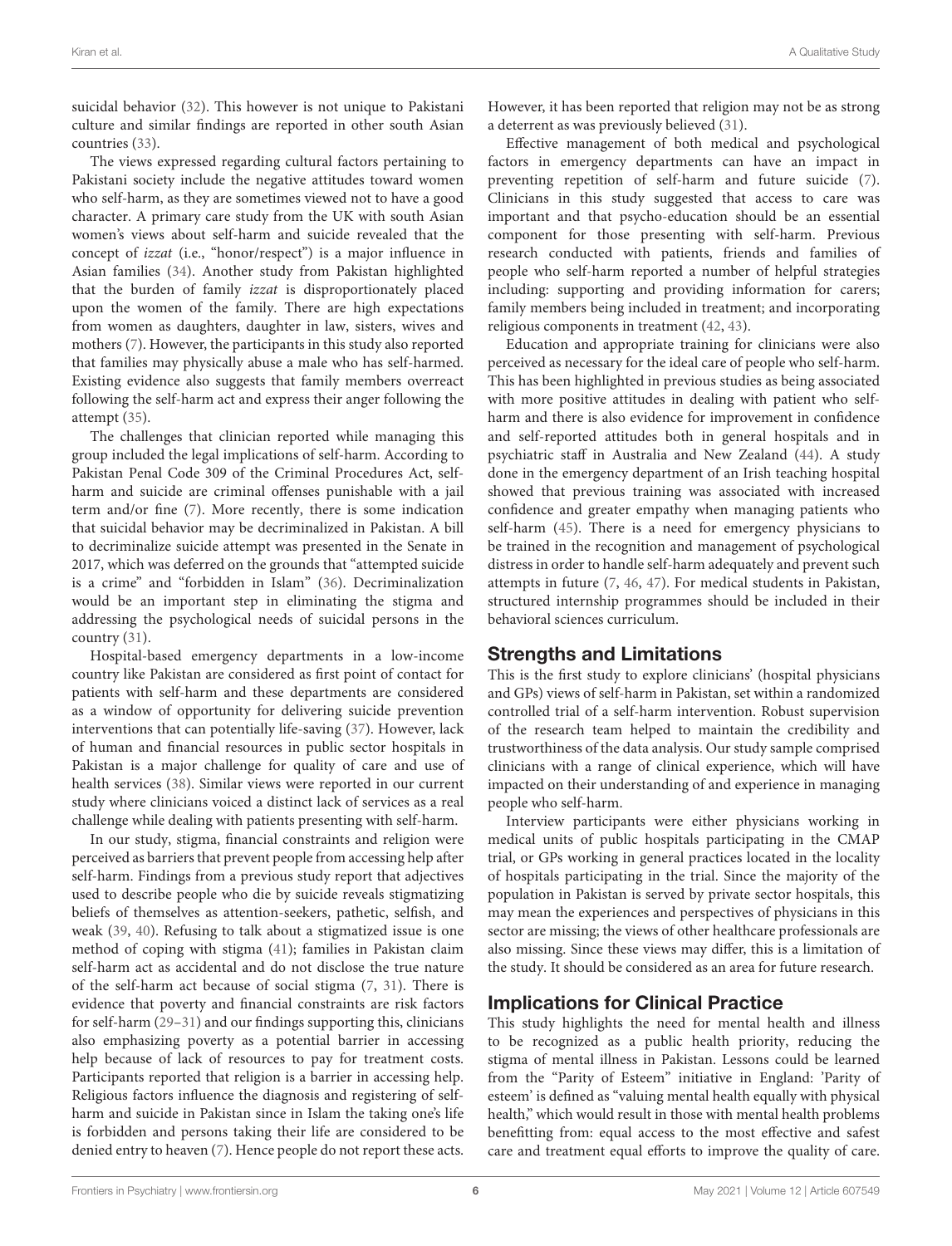This study highlights a clear need for training of all doctors, in the identification and management of people with mental health problems, including the management of people who self-harm in order to prevent future self-harm and suicide in Pakistan.

Next steps should include development and evaluation of an intervention, such as specific training courses or clinical treatment protocols, for clinicians who come into contact with adults who self-harm. Such an intervention should be co-produced with input from patients and clinicians, based on research evidence, and its impact and acceptability tested rigorously.

## **CONCLUSIONS**

Understanding clinicians' views on self-harm, and how these align with broader sociocultural contexts, is necessary for the development and implementation of high quality care, particularly in a culture where self-harm remains an illegal act and is forbidden in their religion. Moreover, it seems that there is need to strengthen clinicians' capacity by improving their understanding on how to treat patients presenting with self-harm. This will not only help clinicians in more effective management of this target population, but it would also benefit patients, perhaps by reducing the likelihood of repetition of self-harm.

## DATA AVAILABILITY STATEMENT

The data supporting the conclusions of this article will be made available by the authors upon reasonable request.

## ETHICS STATEMENT

Ethical approval for the study was granted by the Institutional Review Board of Karachi Medical and Dental College (KMDC)

## **REFERENCES**

- <span id="page-6-0"></span>1. WHO. Mental Health Action Plan 2013-2020. WHO (2013).
- <span id="page-6-1"></span>2. Christiansen E, Frank Jensen B. Risk of repetition of suicide attempt, suicide or all deaths after an episode of attempted suicide: a register-based survival analysis. Aust N Zeal J Psychiatry. [\(2007\) 41:257–65. doi: 10.1080/0004867060117](https://doi.org/10.1080/00048670601172749) 2749
- <span id="page-6-2"></span>3. Batty GD, Kivimäki M, Bell S, Gale CR, Shipley M, Whitley E, et al. Psychosocial characteristics as potential predictors of suicide in adults: an overview of the evidence with new results from prospective cohort studies. Transl Psychiatry. [\(2018\) 8:1–15. doi: 10.1038/s41398-017-](https://doi.org/10.1038/s41398-017-0072-8) 0072-8
- <span id="page-6-3"></span>4. Pitman A, Osborn D, King M, Erlangsen A. Effects of suicide bereavement on mental health and suicide risk. Lancet Psychiatry. (2014) 1:86– 94. doi: [10.1016/S2215-0366\(14\)70224-X](https://doi.org/10.1016/S2215-0366(14)70224-X)
- <span id="page-6-4"></span>5. Spillane A, Matvienko-Sikar K, Larkin C, Corcoran P, Arensman E. How suicide-bereaved family members experience the inquest process: a qualitative study using thematic analysis. Int J Qual Stud Health Well-Being. (2019) 14:1563430. doi: [10.1080/17482631.2018.1563430](https://doi.org/10.1080/17482631.2018.1563430)
- <span id="page-6-5"></span>6. WHO. Preventing Suicide: A Global Imperative. World Health Organization (2014).

(Ref: 027/15), Karachi, Pakistan, and the ethics committee of the University of Manchester (UoM). The patients/participants provided their written informed consent to participate in this study.

## AUTHOR CONTRIBUTIONS

NH, NC, CC-G, and PB were involved in designing the study, ongoing supervision and feedback in the process of qualitative analysis, writing the manuscript, and final approval of the manuscript. TK, ST, SF, AQ, CC-G, and PB were involved in development of topic guides, and data analysis. AT reviewed the analysis and drafts of the manuscript. All authors contributed to and approved the final manuscript.

## FUNDING

This work was supported by Medical Research Council (Grant Number: MR/N006062/1). The funding body had no role in the design of the study and collection, analysis, interpretation of data, or writing the manuscript.

## ACKNOWLEDGMENTS

We acknowledge the Medical Research Council for funding this project, as well as the Department of Health and Social Care, the Department for International Development, the Global Challenges Research Fund, and the Wellcome Trust. We also wish to thank our study participants.

## SUPPLEMENTARY MATERIAL

The Supplementary Material for this article can be found [online at: https://www.frontiersin.org/articles/10.3389/fpsyt.](https://www.frontiersin.org/articles/10.3389/fpsyt.2021.607549/full#supplementary-material) 2021.607549/full#supplementary-material

- <span id="page-6-6"></span>7. Shahid M, Hyder AA. Deliberate self-harm and suicide: a review from Pakistan. Int J Injury Control Saf Promot. (2008) 15:233–41. doi: [10.1080/17457300802149811](https://doi.org/10.1080/17457300802149811)
- <span id="page-6-7"></span>8. Ahmed Z, Bhati I, Kausar R. Suicide as a social dilemma: evidence from Pakistan. Adv Soc Sci Res J. (2019) 6:418–29. doi: [10.14738/assrj.611.7447](https://doi.org/10.14738/assrj.611.7447)
- <span id="page-6-8"></span>9. Shah I, Khalily MT, Ahmad I, Hallahan B. Impact of conventional beliefs and social stigma on attitude towards access to mental health services in Pakistan. Commun Mental Health J. [\(2019\) 55:527–33. doi: 10.1007/s10597-018-](https://doi.org/10.1007/s10597-018-0310-4) 0310-4
- <span id="page-6-9"></span>10. Gilbert P, Gilbert J, Sanghera J. A focus group exploration of the impact of izzat, shame, subordination and entrapment on mental health and service use in South Asian women living in Derby. Mental Health Religion Cult. (2004) 7:109–30. doi: [10.1080/13674670310001602418](https://doi.org/10.1080/13674670310001602418)
- <span id="page-6-10"></span>11. Rotter TM. Gender Inequality in Pakistan Causes and Consequences From Feminist and Anthropological Perspectives. (2019). p. 36–7. Available online at:<http://hdl.handle.net/10234/183266>
- <span id="page-6-11"></span>12. Patel N. How Do People from the Indian Gujarati Community Make Sense of Help-Seeking for Mental Health Problems. University of East London (2016).
- <span id="page-6-12"></span>13. Gadit AAM, Mugford G. Prevalence of depression among households in three capital cities of Pakistan: need to revise the mental health policy. PLoS ONE. (2007) 2:e0209. doi: [10.1371/journal.pone.0000209](https://doi.org/10.1371/journal.pone.0000209)